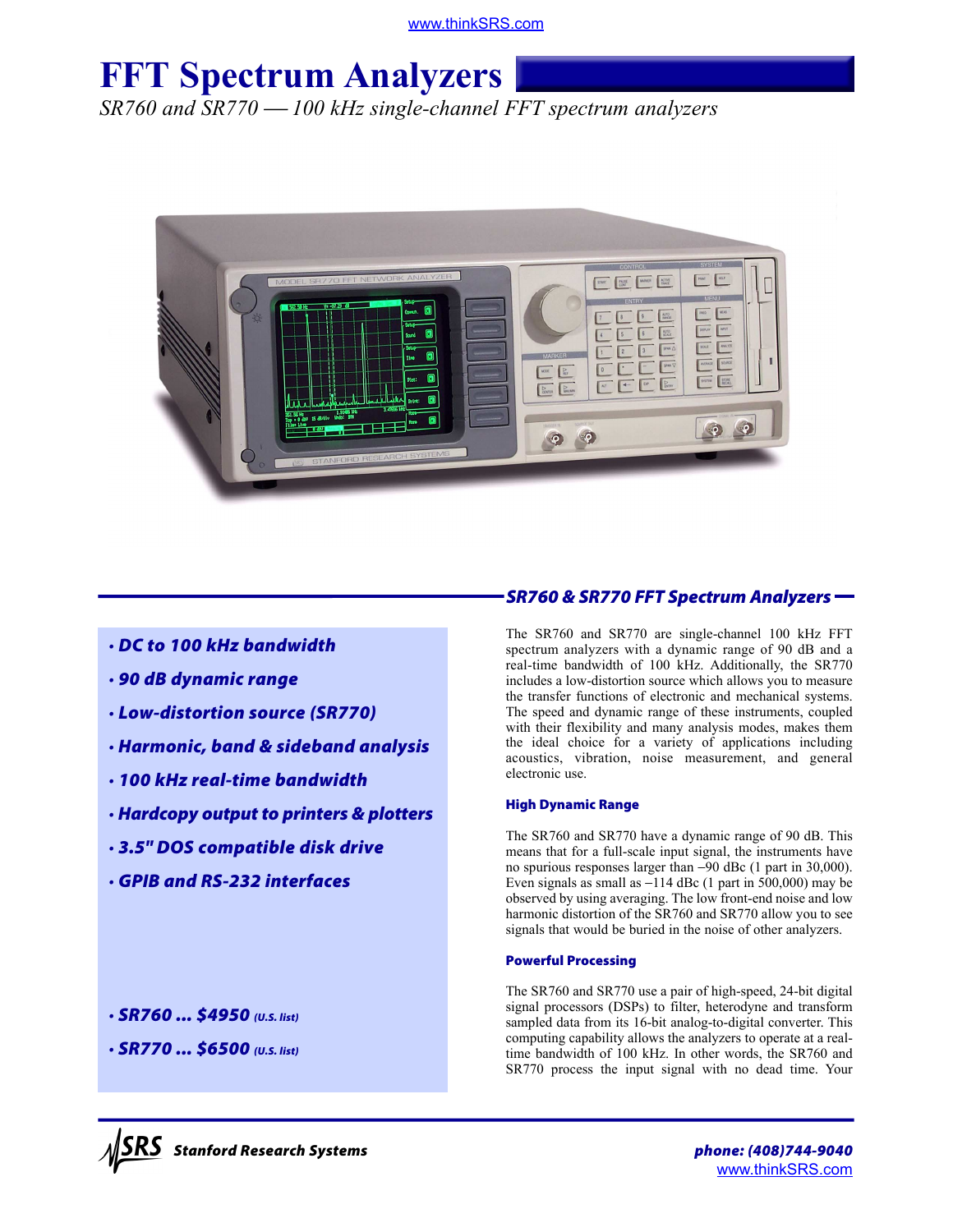measurements will be done in as little as a tenth of the time of other analyzers, which typically have a real-time bandwidth of about 10 kHz.

#### **Easy To Use**

The SR760 and SR770 are easy to use. The simple, menuoriented interface logically groups related instrument functions. Context-sensitive help is available for all keys and menus, and entire instrument setups can be saved to disk and recalled with a single keystroke.

#### **Spectrum Measurements**

The spectrum, power spectral density and input time record can be displayed in a variety of convenient linear and logarithmic units including Vp, Vrms, dBVp, dBVrms or userdefined engineering units (EUs). The magnitude, phase, and real and imaginary parts of complex signals can all be



*Spectrum analysis*

displayed. Several window functions including Hanning, Flat-Top, Uniform and Blackman-Harris can be chosen to optimize in-band amplitude accuracy or minimize out-of-band side lobes.

#### **Triggering and Averaging**

Flexible triggering and averaging modes let you see signals as low as 114 dB below full scale. RMS averaging provides an excellent estimate of the true signal and noise levels in the input signal, while vector averaging can be used with a triggered input signal to actually reduce the measured noise level. Both rms and vector averaging can be performed exponentially, where the analyzer computes a running average (weighting new data more heavily than older data), or linearly, where the analyzer computes an equally weighted average of a specified number of records. Triggering can be used to capture transient events or to preserve spectral phase information. Both internal and external triggering are available with adjustable pre-trigger and post-trigger delays.

#### **Octave Measurements**

The SR760 and SR770 also compute both the 15 and 30 band 1/3 octave spectra, commonly used in acoustics and noise



*Octave analysis*

measurement applications. A-weighting compensation is available for octave measurements. Amplitudes are computed for band −2 (630 mHz) through band 49 (80 kHz).

#### **Synthesized Source**

The SR770 includes a low-distortion (−80 dB) synthesized source which can be used to make frequency response measurements. It generates single frequency sine waves, twotone signals for intermodulation distortion (IMD) testing, pink and white noise for audio and electronic applications, and frequency chirp for transfer function analysis. This direct digital synthesis (DDS) source provides an output level from  $100 \mu V$  to 1 V, and delivers up to 50 mA of current.

#### **Frequency Response Measurements**

With its low-distortion DDS source, the SR770 is capable of performing accurate frequency response measurements. The



*Transfer function (magnitude and phase)*

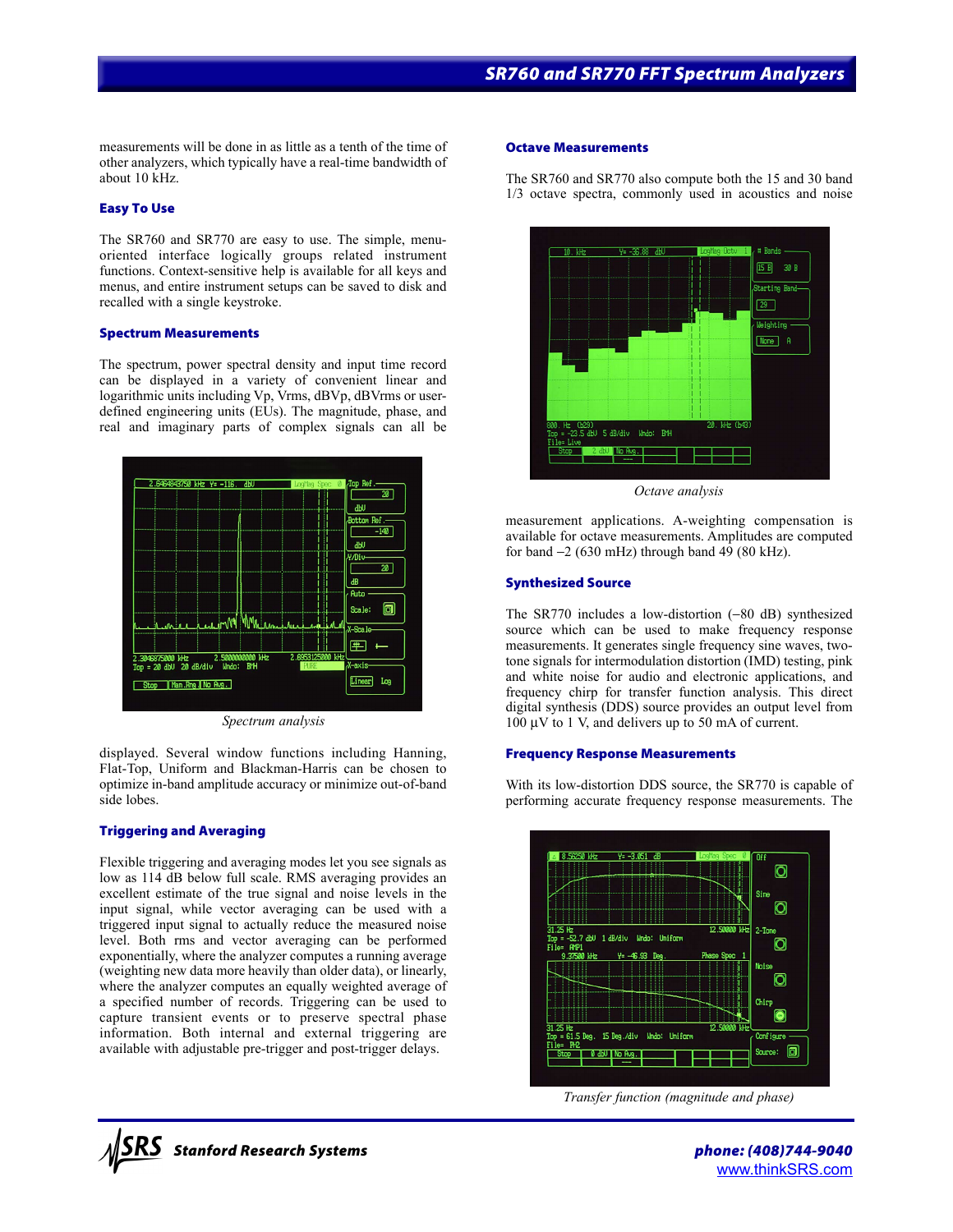source is synchronized with the instrument's input allowing transfer functions to be measured with 0.05 dB precision. The SR770 measures the magnitude and phase response of control systems, amplifiers and electro-mechanical systems, and displays the resulting Bode plot.

#### **Limit and Data Tables**

Sometimes it is important to keep track of a few key portions of a spectrum. Data tables allow up to 200 selected frequencies to be displayed in tabular format. Automated entry



*Limit and data tables*

makes it easy to set up data tables for harmonic or sideband analysis. Convenient limit tables allow the entry of up to 100 separate upper or lower limit segments for pass-fail testing. On exceeding a limit, the analyzers can be configured to generate a screen message, an audio alarm, or a GPIB service request.

#### **Analysis Modes**

Three built-in analysis modes simplify common measurements. Harmonic analysis computes both harmonic power and THD (Total Harmonic Distortion) relative to a specified



*Harmonic distortion*



fundamental. Sideband analysis lets you compute power in a set of sidebands relative to the carrier power. And band analysis lets you easily integrate the power in a selected frequency band. All three analysis modes provide clear, on-screen markers which make it easy to pick out frequencies of special interest, such as harmonics or sidebands.

#### **Markers**

The SR760 and SR770 have a marker that is designed to be fast, responsive and flexible. The marker can be configured to read the maximum, minimum or mean of a selected width of display, or can be set to tracking mode to lock on to a moving peak. Delta-mode readouts let you easily view frequency or amplitude differences between two peaks. Automated peak-find lets you quickly move between the peaks in a spectrum. And the markers for the upper and lower displays can be linked to display similarities or differences in the two spectra.

#### **Math Functions**

Data taken with the SR760 and SR770 can be processed with the built-in trace calculator. Basic arithmetic functions such as addition, subtraction, multiplication, division, square roots and logarithms can be performed on traces. Traces can be combined with other on-screen traces, or with traces stored on disks. These calculator functions are quite useful for performing background subtraction or normalization of data.

#### **Flexible Storage and Output**

All traces, data tables and limit tables can be stored using the 3.5" disk drive. The drive uses standard DOS 1.44 Mbyte disks (720 kbyte for SR760) which can be formatted on the analyzer or on your personal computer. Data can be saved in a space-saving binary format, or an easy-to-access ASCII format for off-line analysis. A variety of hardcopy options let you easily print data from the instruments. The screen can be dumped to a dot-matrix printer or a LaserJet compatible laser printer via the standard rear-panel Centronics printer interface. Complete limit and data tables, as well as a summary of the instrument settings, can be printed. Data can be plotted to any HP-GL compatible plotter with an RS-232 or GPIB interface.

#### **Easy to Interface**

All functions of the analyzers can be queried and set via the standard RS-232 and GPIB interfaces. A comprehensive set of commands allows complete control of your analyzer from a computer. Data can be quickly transferred in binary format, or more conveniently in ASCII format. The complete command list is available as a help screen in the instruments for convenient reference while programming.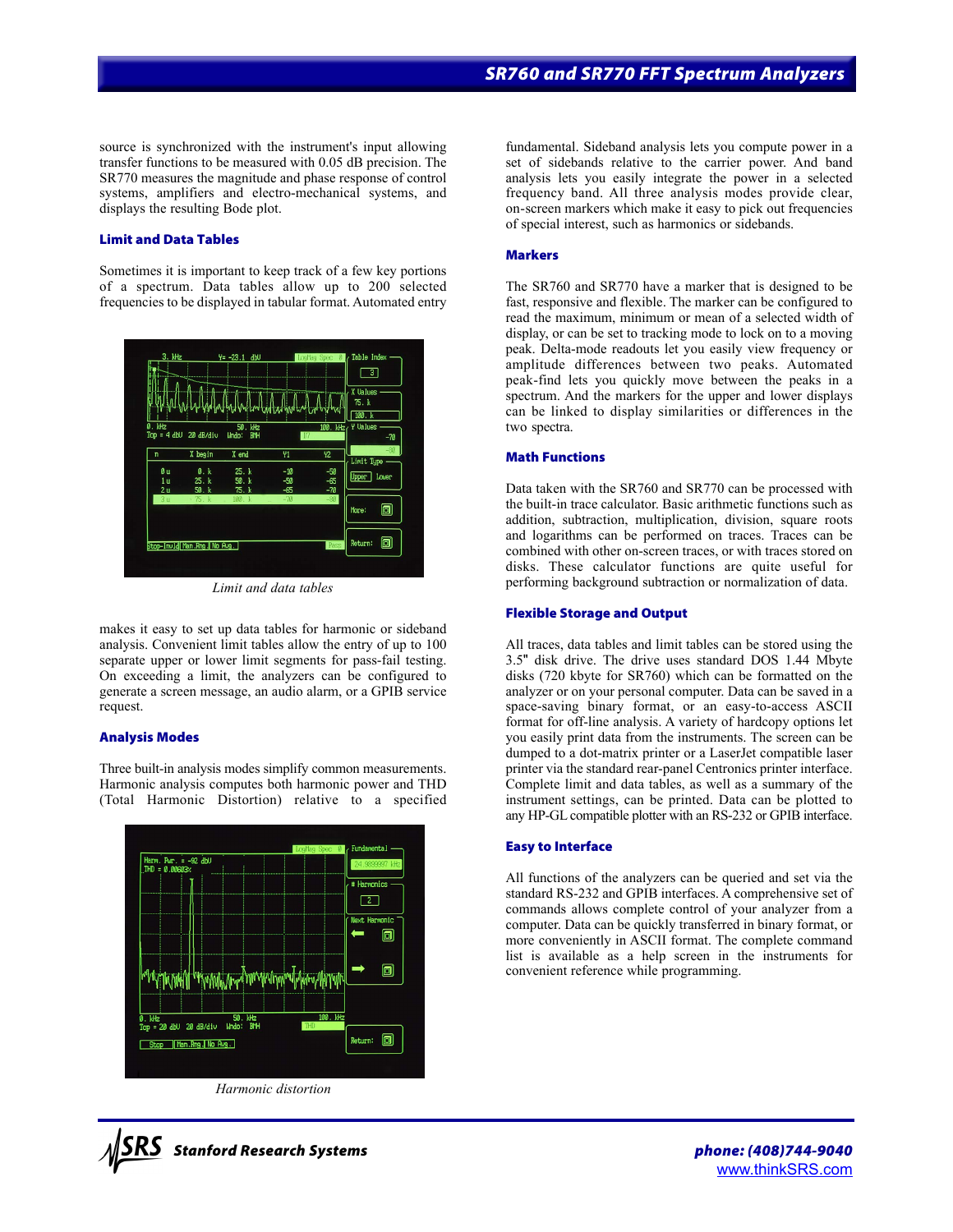# *SR760 and SR770 Specifications*

#### **Frequency**

Measurement range 476 µHz to 100 kHz

Resolution Span/400

Real-time bandwidth 100 kHz

#### **Signal Input**

Number of channels 1 Input impedance  $1 M\Omega$ , 15 pF Coupling AC or DC

Noise

#### **Amplitude**

Full-scale input range  $-60$  dBV (1.0 mVp) to  $+34$  dBV (50 Vp) in 2 dB steps Dynamic range 90 dB (typ.) Harmonic distortion No greater than −80 dB from DC to 100 kHz (input range 0 dBV) Spurious No greater than −85 dB below full (−50 dBV input range) Input sampling 16-bit A/D at 256 kHz Accuracy  $\pm 0.3$  dB  $\pm 0.02$  % of full scale (excluding windowing effects) Averaging RMS, Vector and Peak Hold. Linear 64k scans.

#### **Trigger Input**

Min. trigger amplitude 10 % of input range

Min. trigger amplitude 100 mV

Spans 191 mHz to 100 kHz (in a binary sequence) Center frequency Anywhere within the 0 to 100 kHz measurement range Accuracy 25 ppm from 20 °C to 40 °C Window functions Blackman-Harris, Hanning, Flat-Top and Uniform

Input Single-ended or differential CMRR (at 1 kHz) 90 dB (input range  $\le -6$  dBV) 80 dB (input range <14 dBV) 50 dB (input range ≥14 dBV)

Typical 5 nVrms/√Hz at 1 kHz  $(-166$  dBVrms/ $\sqrt{Hz}$ ) Maximum  $10 \text{ nV}$ rms/ $\sqrt{Hz}$  $(-160$  dBVrms/ $\sqrt{Hz}$ )

> scale (<200 Hz). No greater than −90 dB below full scale (to 100 kHz). and exponential averaging up to

Modes Continuous, internal, external, TTL Internal level  $\qquad \qquad$  Adjustable to  $\pm 100 \%$  of input scale. (Positive or negative slope) External level  $±5$  V in 40 mV steps, 10 kΩ impedance (Positive or negative slope)

| External TTL        | Requires TTL level (low $\leq 0.7$ V, |
|---------------------|---------------------------------------|
|                     | high $>2$ V)                          |
| Post-trigger        | Measurement record is delayed by      |
|                     | 1 to $65,000$ samples $(1/512)$ to    |
|                     | 127 time records) after the trigger.  |
|                     | Delay resolution is 1 sample          |
|                     | $(1/512 \text{ of a record}).$        |
| Pre-trigger         | Measurement record starts up to       |
|                     | 51.953 ms prior to the trigger. Delay |
|                     | resolution is 3.9062 ms.              |
| Phase indeterminacy | ∘?>                                   |
|                     |                                       |

#### **Display Functions**

| Display         | Real, imaginary, magnitude or phase    |  |
|-----------------|----------------------------------------|--|
| Measurements    | Spectrum, power spectral density,      |  |
|                 | time record and 1/3 octave             |  |
| Analysis        | Band, sideband, total harmonic         |  |
|                 | distortion and trace math              |  |
| Graphic expand  | Display expand up to $\times 50$ about |  |
|                 | any point                              |  |
| Harmonic marker | Displays up to 400 harmonics           |  |
| Data tables     | Lists Y values of up to 200 points     |  |
| Limit tables    | Detects data exceeding up to 100       |  |
|                 | user-defined upper and lower limit     |  |
|                 | trace segments.                        |  |

#### **Source (SR770 only)**

Amplitude range 0.1 mVp to 1.0 Vp Amplitude resolution 1 mVp (output  $>100$  mVp),  $DC$  offset  $\leq 10.0$  mV (typ.)

 $0.1 \text{ mVp}$  (output  $\leq 100 \text{ mVp}$ ) Output impedance  $\leq 5 \Omega$ , 50 mA peak output current

#### *Sine Source*

Frequency range DC to 100 kHz Resolution 15.26 mHz

Amplitude accuracy  $\pm 1 \%$  (0.09 dB) of setting Spectral purity (Harmonics and sub-harmonics) −80 dBc, f <10 kHz −70 dBc, f >10 kHz (Spurious)  $<-100$  dB full scale

#### *Two-Tone Source*

Frequency range DC to 100 kHz Resolution 15.26 mHz

Amplitude accuracy  $\pm 1 \% (0.09 \text{ dB})$  of setting Spectral purity (Harmonics and sub-harmonics) −80 dBc (f <10 kHz) −70 dBc (f >10 kHz) (Spurious) < −100 dB full scale